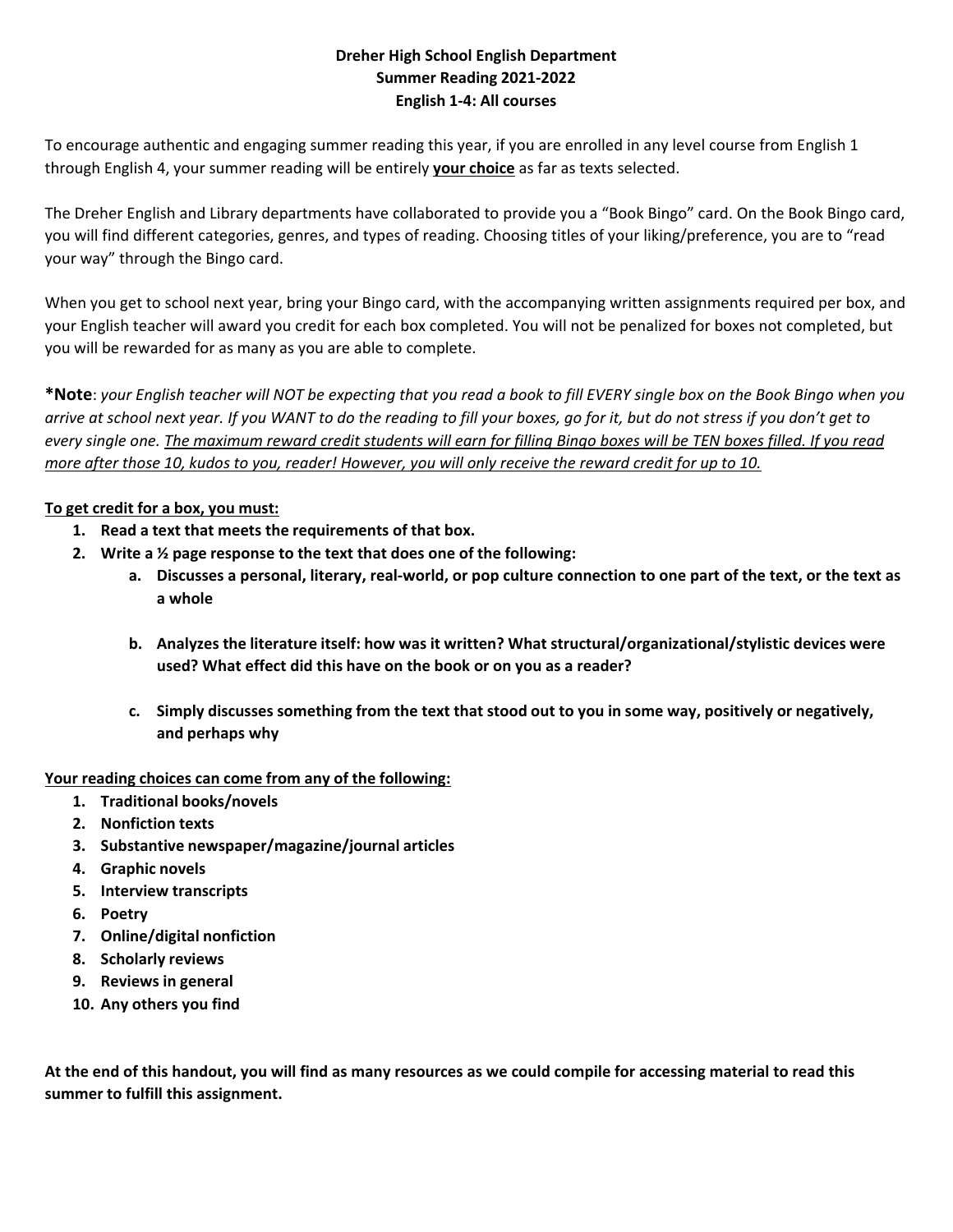# Dreher High School Summer Reading Book Bingo Summer 2021

| A text with<br>fewer than<br>150 pages                        | A text<br>published<br>this year             | A travel<br>memoir                                                                      | A banned<br>book or text                                                            | A short story<br>collection                           |
|---------------------------------------------------------------|----------------------------------------------|-----------------------------------------------------------------------------------------|-------------------------------------------------------------------------------------|-------------------------------------------------------|
| A text with a<br>setting in<br>your home<br>state             | A romance<br>story                           | A poetry or<br>essay<br>collection                                                      | A classic<br>you've been<br>meaning to<br>read                                      | A text<br>recommended<br>by a librarian or<br>teacher |
| A text with a<br>setting<br>somewhere<br>you want to<br>visit | A fantasy or<br>science<br>fiction text      | <b>FREE</b><br><b>SPACE</b>                                                             | A text with<br>more than<br>500 pages                                               | A text set in<br>two different<br>time periods        |
| A text<br>published<br>more than 10<br>years ago              | A young<br>adult or<br>middle<br>grades text | A mystery or<br>true crime<br>text                                                      | A text being<br>made into a<br>movie or TV<br>Show (or<br>already made<br>into one) | A western                                             |
| A debut text<br>(an author's<br>first text)                   | A text that<br>has been<br>translated        | A text by an<br>author of a<br>different race,<br>ethnicity, or<br>religion than<br>you | A memoir or<br>autobiography                                                        | An award-<br>winning text                             |